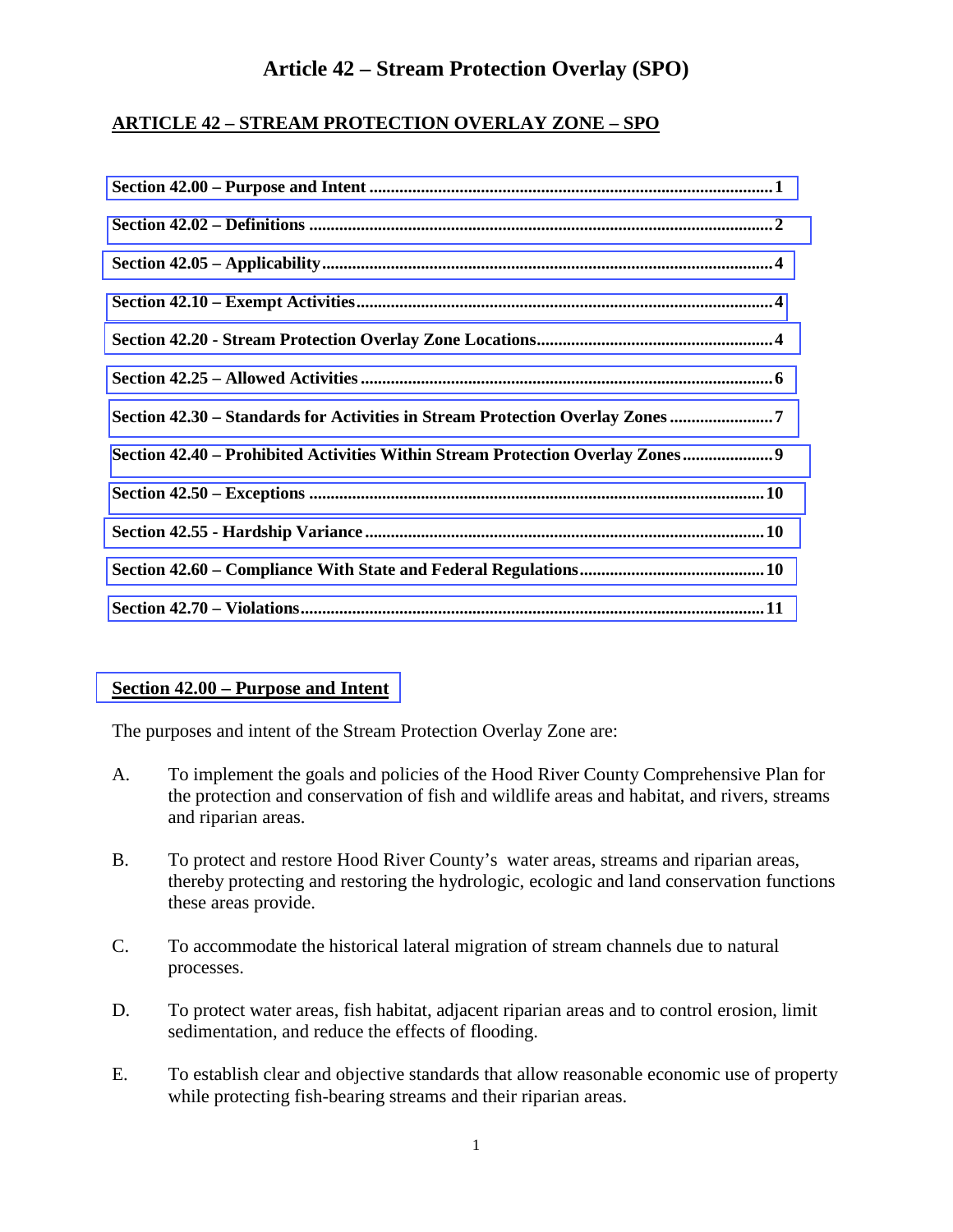<span id="page-1-0"></span>F. The Stream Protection Overlay Zone is intended to meet the requirements of Statewide Planning Goal 5 (Natural Resources) and the provisions of the Goal 5 administrative rule (OAR 660, Division 23) for riparian corridors. These provisions require that significant riparian corridors be protected. The requirements in this Article are based on the "safe harbor ordinance" approach as defined in Oregon Administrative Rules 660-23-0090(5) and (8).

## **Section 42.02 – Definitions**

- A. Agricultural Activities and Farming Practices: The raising or production of livestock or livestock products, poultry or poultry products, milk or milk products, fur-bearing animals; or for the production of crops such as, but not limited to, grains, small grains, fruit, vegetables, forage grains, nursery stock, Christmas trees; or any other agricultural or horticultural use or animal husbandry or any combination thereof whether for profit or not. These practices are regulated to protect water quality under ORS 561.191, ORS 568.900 through 568.933, and OAR 603 Division 95.
- B. Bankfull Stage / Ordinary High Water Mark: The elevation at which water overflows the natural banks of rivers and streams and begins to inundate upland areas. In the absence of physical evidence, the two-year recurrence interval flood elevation may be used to approximate the bankfull stage. Physical characteristics that indicate the elevation include a clear, natural line impressed on the shore, a change from upland vegetation (e.g. oak, Douglas fir) to bare soil or substrate, a change in vegetation from upland (e.g. oak, fir) to aquatic (e.g. willows, rushes), a textural change of depositional sediment or changes in the character of the soil (e.g. from upland soils to sand, sand and cobble, cobble and gravel), absence of fine debris (needles, leaves, cones, seeds), or the presence of waterborne litter and debris, water-stained leaves or water lines on tree trunks.
- C. Base Zone: One of the categories of land use into which the land area of the county is divided, such as residential, farm or forest use.
- D. Fish Bearing: Waterways upon which fish depend in order to meet their requirements for spawning, rearing, food supply, and migration.
- E. Forest Practice: Any commercial operation conducted on or pertaining to forestland that is regulated by the Oregon Forest Practices Act (ORS Chapter 527), including but not limited to:
	- 1. Reforestation of forestland;
	- 2. Road construction and maintenance;
	- 3. Harvesting of forest tree species;
	- 4. Application of chemicals; and
	- 5. Disposal of slash.
- F. Impervious Surface: Any surface where material is applied which prevents absorption of water into the ground.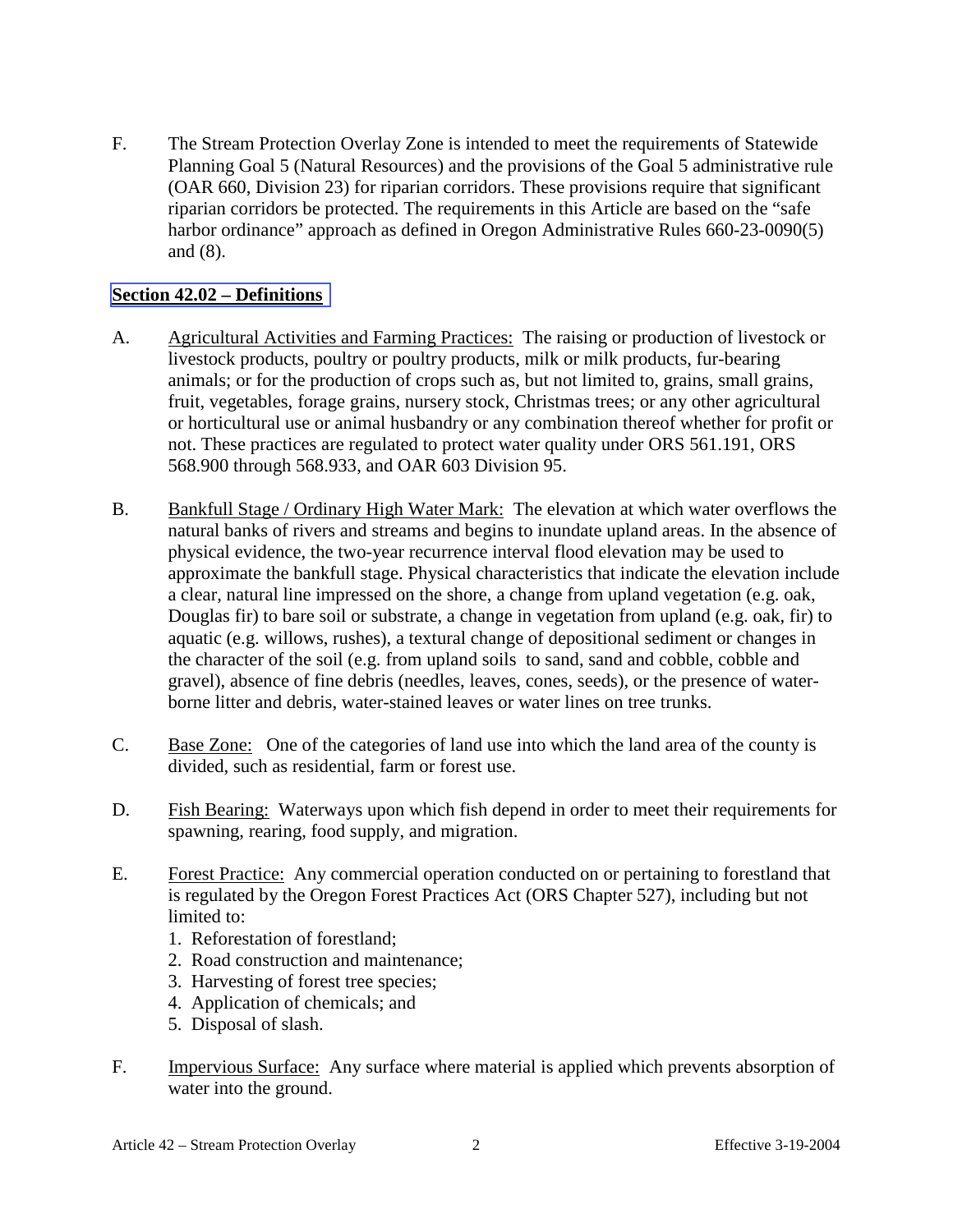- G. Lawn: Grass or similar materials generally maintained as a ground cover of less than 6 inches in height. For purposes of this ordinance, lawn is not considered native vegetation regardless of the species used.
- H. Maintenance: Periodic repair or upkeep of a structure in order to maintain its function. Maintenance does not include any modification that changes the footprint of the structure, or increases the adverse impact to the riparian corridor.
- I. Native Vegetation: Plant species indigenous to Hood River County. The County will maintain a list of native plants.
- J. Non-conforming Structure or Use: A lawful existing structure or use at the time this ordinance or any amendment thereto becomes effective which does not conform to the requirements of the zone in which it is located. Non-conforming uses are not considered violations and are generally allowed to continue, though expansion or re-construction may be regulated.
- K. Overlay Zone: A zoning designation that includes allowances and/or requirements for activities in addition to those of the underlying base zone.
- L. Riparian Area: The area adjacent to a river, lake, or stream, consisting of the area of transition from an aquatic ecosystem to a terrestrial ecosystem, beginning at the bankfull stage of the river, lake, or stream and extending upland.
- M. Riparian Corridor: A Goal 5 resource that includes the water areas, fish habitat, adjacent riparian areas, and wetlands within the riparian area boundary.
- N. Significant Riparian Corridor: A riparian corridor that has been identified by Hood River County as meeting Goal 5 significance criteria.
- O. Significant Wetland: A wetland that has been identified by Hood River County as meeting the Goal 5 significance criteria in Oregon Administrative Rules 141-86-0300 to 0350.
- P. Stream: A channel that carries flowing surface water and was created naturally by geological and hydrological processes, including channels that would be natural but for human-caused disturbances (e.g., channelized, rerouted or culverted streams, or impounded waters), including perennial streams and intermittent streams with defined channels, and excluding irrigation and drainage channels that are human-created.
- Q. Stream Protection Overlay Zone: Has the same meaning as "significant riparian corridor".
- R. Structure: That which is built or constructed. An edifice or building of any kind or any piece of work artificially built up or composed of parts joined together in some definite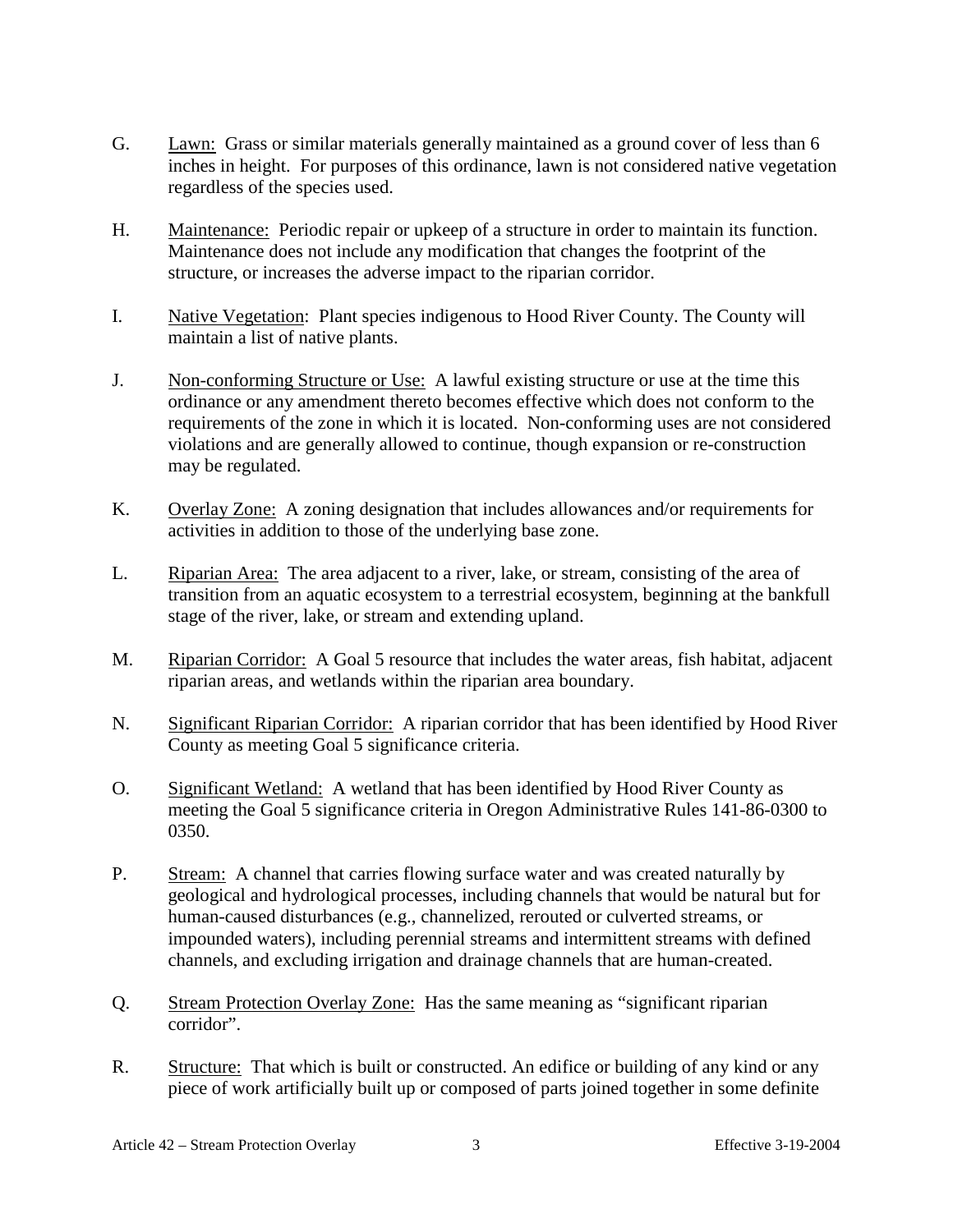<span id="page-3-0"></span>manner and which requires location on the ground or which is attached to something having a location on the ground.

S. Wetland: An area that is inundated or saturated by surface water or ground water at a frequency and duration sufficient to support, and that under normal circumstances does support, a prevalence of vegetation typically adapted for life in saturated soil conditions.

## **Section 42.05 – Applicability**

The Hood River County Stream Protection Overlay Zone shall be implemented as reflected in the Hood River County Comprehensive Plan, Article 42 of the Hood River County Zoning Ordinance and County zoning maps.

- A. This Article applies to all streams, or portions thereof, identified on the Hood River County Fish-Bearing Streams Maps.
- B. This Article does not apply to streams or lakes within the Mount Hood National Forest, the Columbia River Gorge National Scenic Area (CRGNSA), or the Hood River and Cascade Locks urban growth areas.
- C. Structures or uses that do not conform to the standards of this ordinance which have been in continuous existence from prior to the date of adoption of this ordinance up to the present are not considered violations and are generally allowed to continue. Expansion of non-conforming structures or uses in Stream Protection Overlay Zones is subject to the requirements of this Article.
- D. The Stream Protection Overlay Zone requirements are in addition to the requirements of the base zone and other Hood River County ordinances. In cases of conflicting or overlapping requirements, the more restrictive requirements shall apply.

### **Section 42.10 – Exempt Activities**

The following activities within Stream Protection Overlay Zones are not required to meet the standards of this section:

- A. Forest practices regulated by the Oregon Forest Practices Act.
- B. Agricultural activities and farming practices, not including the construction of buildings, structures or impervious surfaces, that are regulated by the Oregon Department of Agriculture to protect water quality and are on lands zoned for farm or forest use.

# **Section 42.20 - Stream Protection Overlay Zone Locations**

The Hood River County Fish-Bearing Streams Inventory contains information on stream locations, stream flows, and fish presence and maps of fish-bearing streams. Based on the information contained in the inventory and maps, Stream Protection Overlay Zones are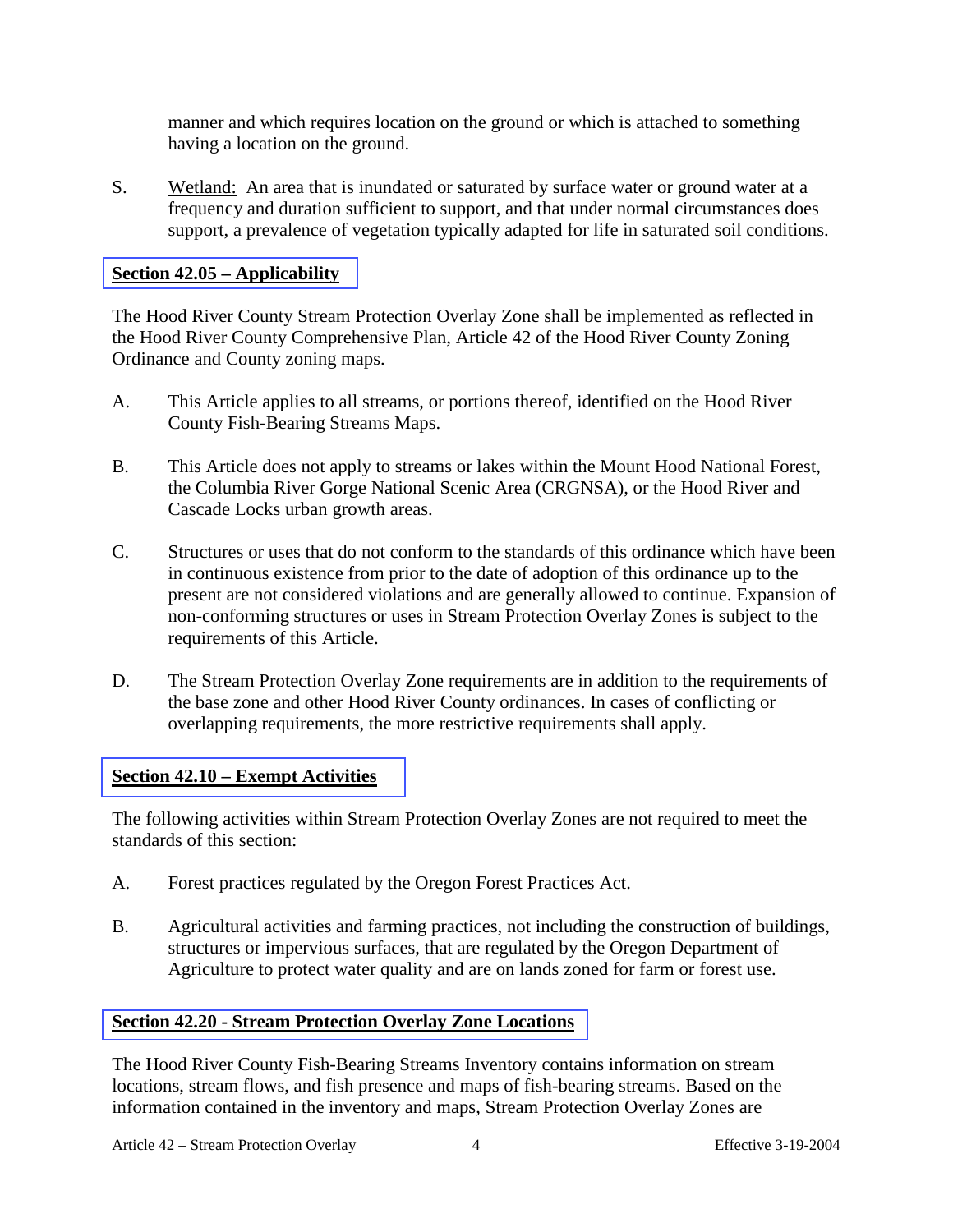established as follows and as depicted in Figure 1:

- A. Along all streams with average annual stream flow of 1,000 cubic feet per second (cfs) or greater the Stream Protection Overlay Zone shall extend 75 feet upland from the bankfull stage, measured horizontally, except as specified in paragraph C of this section.
- B. Along all fish-bearing streams with an average annual stream flow less than 1,000 cubic feet per second (cfs), the Stream Protection Overlay Zone shall extend 50 feet upland from the bankfull stage, measured horizontally, except as specified in paragraph C of this section.
- C. If the Stream Protection Overlay Zone identified in paragraph A or B of this section includes all or portions of a significant wetland identified in the Comprehensive Plan, the Stream Protection Overlay Zone shall include the significant wetland and extend upland the distance specified in paragraphs A or B of this section, measured horizontally from the edge of the significant wetland.
- D. General locations of Stream Protection Overlay Zones are shown on the Hood River County Fish-Bearing Streams Maps.
	- 1. Property owners can request site inspections by county planning staff to determine more precisely the location of Stream Protection Overlay Zone boundaries for land use applications and for assistance in complying with the provisions of this Article.
	- 2. Land use applications for properties in Stream Protection Overlay Zones shall include scaled maps showing the locations of rivers and streams, their bankfull stage locations and the boundaries of the Stream Protection Overlay Zone(s). The County may require that supporting information be submitted by qualified professionals such as a hydrologist or professional land surveyor.
	- 3. Property owners who believe that errors in mapping have resulted in the location of a Stream Protection Overlay Zone on their property may request a map correction. Requests shall be in writing and shall include scaled maps showing the locations of rivers and streams, their bankfull stage locations, the boundaries of Stream Protection Overlay Zone and property boundaries and other information necessary to support findings that the mapping is in error. The County may require that information be submitted by qualified professionals such as a hydrologist or professional land surveyor.
- E. The Hood River County Fish-Bearing Streams Maps may be updated to incorporate new information on fish presence and use of waters from the Oregon Department of Fish and Wildlife.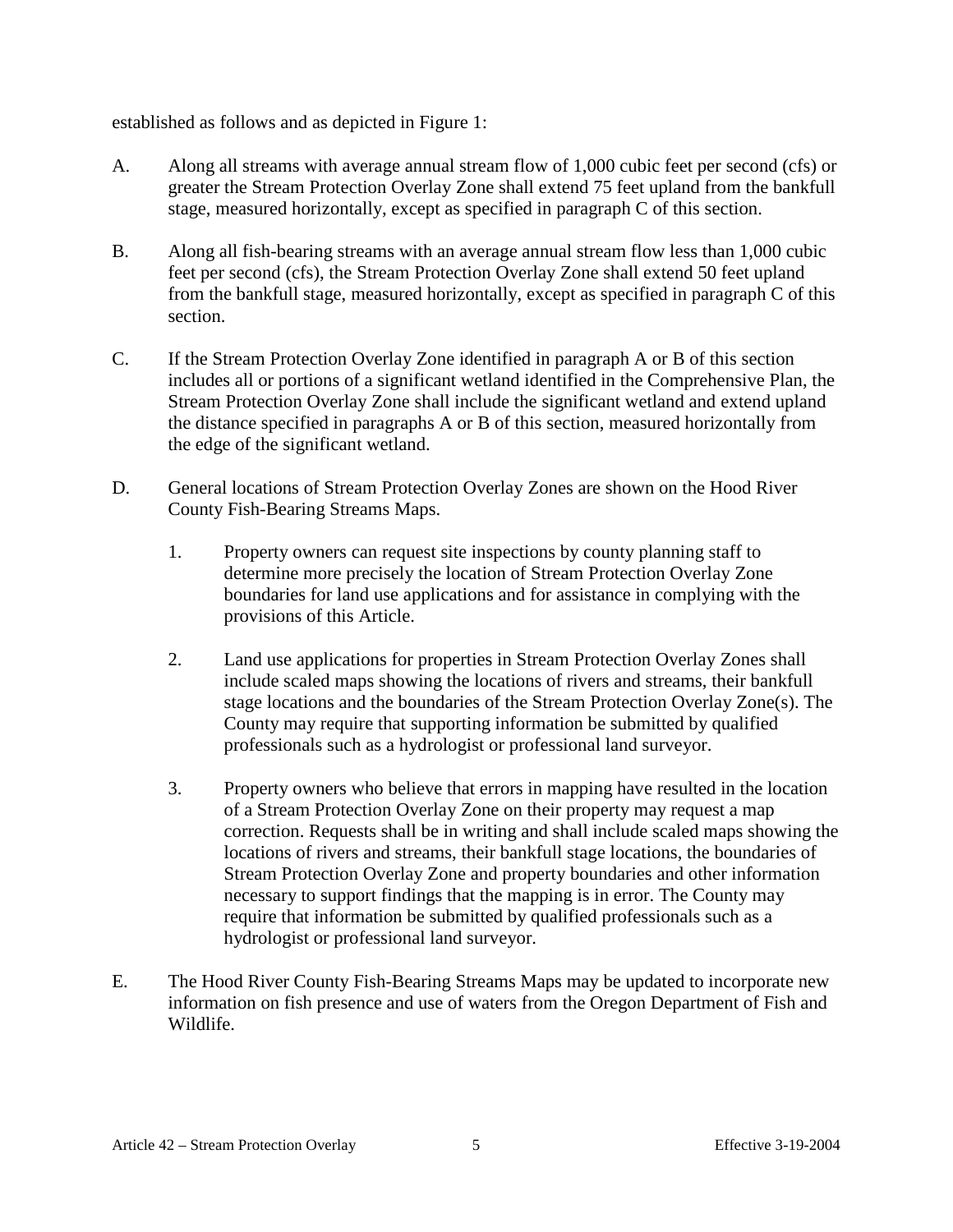<span id="page-5-0"></span>

**Figure 1. Stream Protection Overlay Zone cross-section**

## **Section 42.25 – Allowed Activities**

The following activities in Stream Protection Overlay Zones are allowed provided they are conducted in accordance with the standards in Section 42.30:

- A. Continued maintenance and use of areas developed at the date of adoption of this Article or its amendments, although such use does not conform to these provisions. However, if such a use is discontinued for a period of one year, any such future use of such areas shall comply with the provisions of this Article. "Developed" means areas such as lawns, ornamental plantings, gardens, orchards, crop land and improved pastures or hayfields that are no longer dominated by native vegetation. Expansion of existing developed areas is not permitted within the Stream Protection Overlay Zone. New development activities shall not justify replacement of native vegetation with lawn or other non-native vegetation in Stream Protection Overlay Zones.
- B. Maintenance and use of buildings, roads, fences, shoreline stabilization and flood control structures, and other structures that existed prior to the date of adoption of this ordinance or that were previously approved under this Article.
- C. Replacement or improvement of existing structures with structures in the same location that do not disturb additional Stream Protection Overlay Zone surface area.
- D. Structures or other alterations existing fully or partially within the Stream Protection Overlay Zone may be expanded provided the expansion can occur outside the Stream Protection Overlay Zone.
- E. Planting of native vegetation.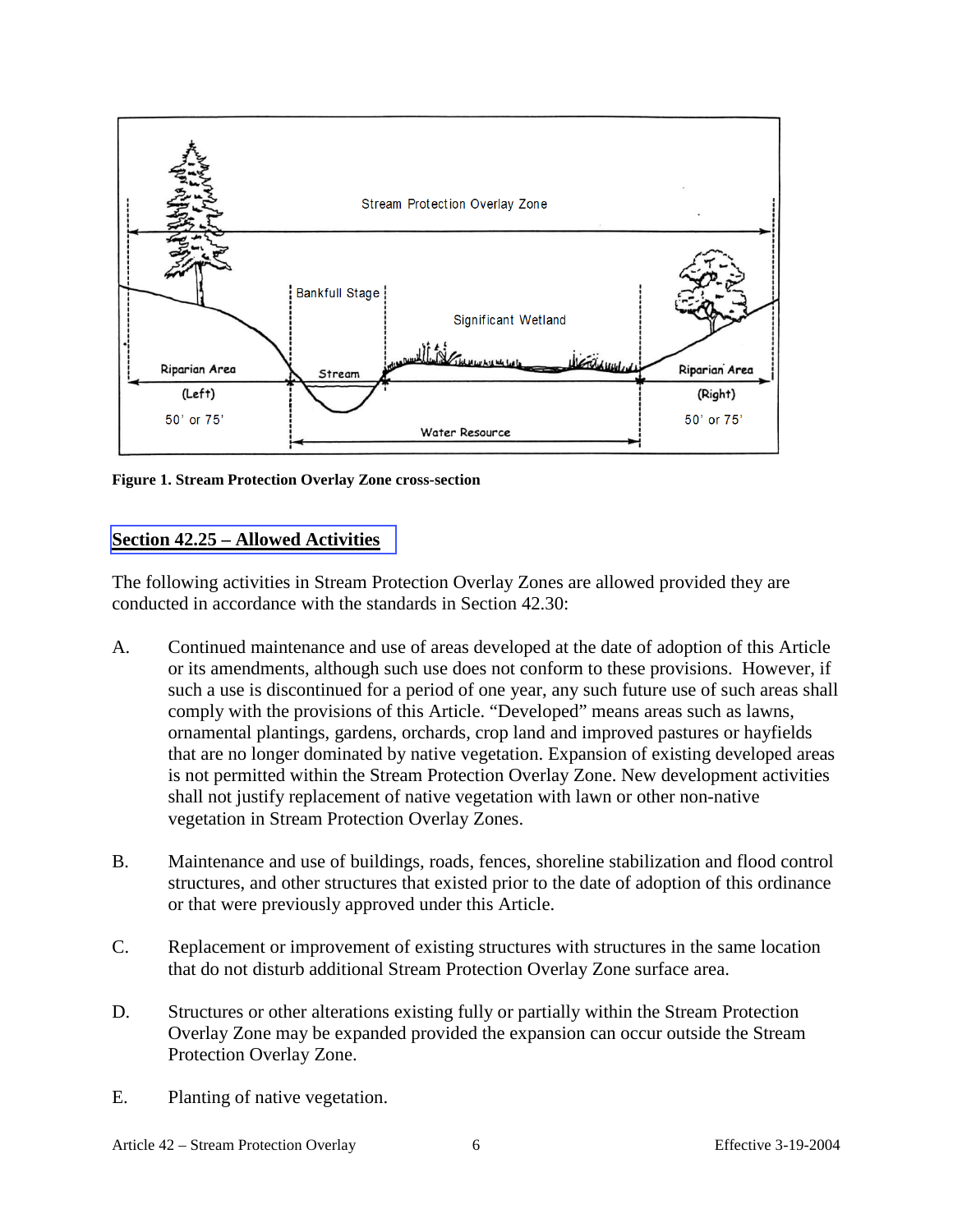- <span id="page-6-0"></span>F. Removal of non-native vegetation and replacement with native plant species.
- G. Removal of noxious weeds and plants (including poison oak) consistent with County or State regulations.
- H. Vegetation mowing or management consistent with County or State regulations for the prevention of fire hazards.
- I. Cutting of individual trees in danger of falling and posing a hazard to life or property. Landowners and operators are encouraged to leave trees, once felled, in the riparian area to improve fish and wildlife habitat, if no hazard will be created.
- J. Incidental removal of understory vegetation associated with temporary activities including recreation, education, scientific research, environmental restoration and land survey.
- K. Paths. The use of permeable surfaces is encouraged.
- L. Fence construction that does not include mechanized land clearing.
- M. Installation, operation and maintenance of irrigation pumps regulated by the Oregon Water Resources Department.
- N. Drainage facilities and utilities.
- O. Water-related and water-dependent uses.
- P. Streets, roads, driveways and bridges where no other locations outside the Stream Protection Overlay Zone exist and that are designed to minimize intrusion into the Stream Protection Overlay Zone.

# **Section 42.30 – Standards for Activities in Stream Protection Overlay Zones**

The following standards apply to proposed land uses and activities in Stream Protection Overlay Zones:

- A. The proposed activity is allowed under the requirements of the base zone.
- B. No other practicable options or locations outside the Stream Protection Overlay Zone are feasible for the proposed activity on the subject parcel.
- C. The proposed activity shall be designed, located and constructed to minimize excavation, grading, structures, impervious surfaces, loss of native vegetation, erosion, and adverse hydrological impacts on water resources. All activities shall be located as far from rivers and streams, and use as little of the surface area of the Stream Protection Overlay Zone,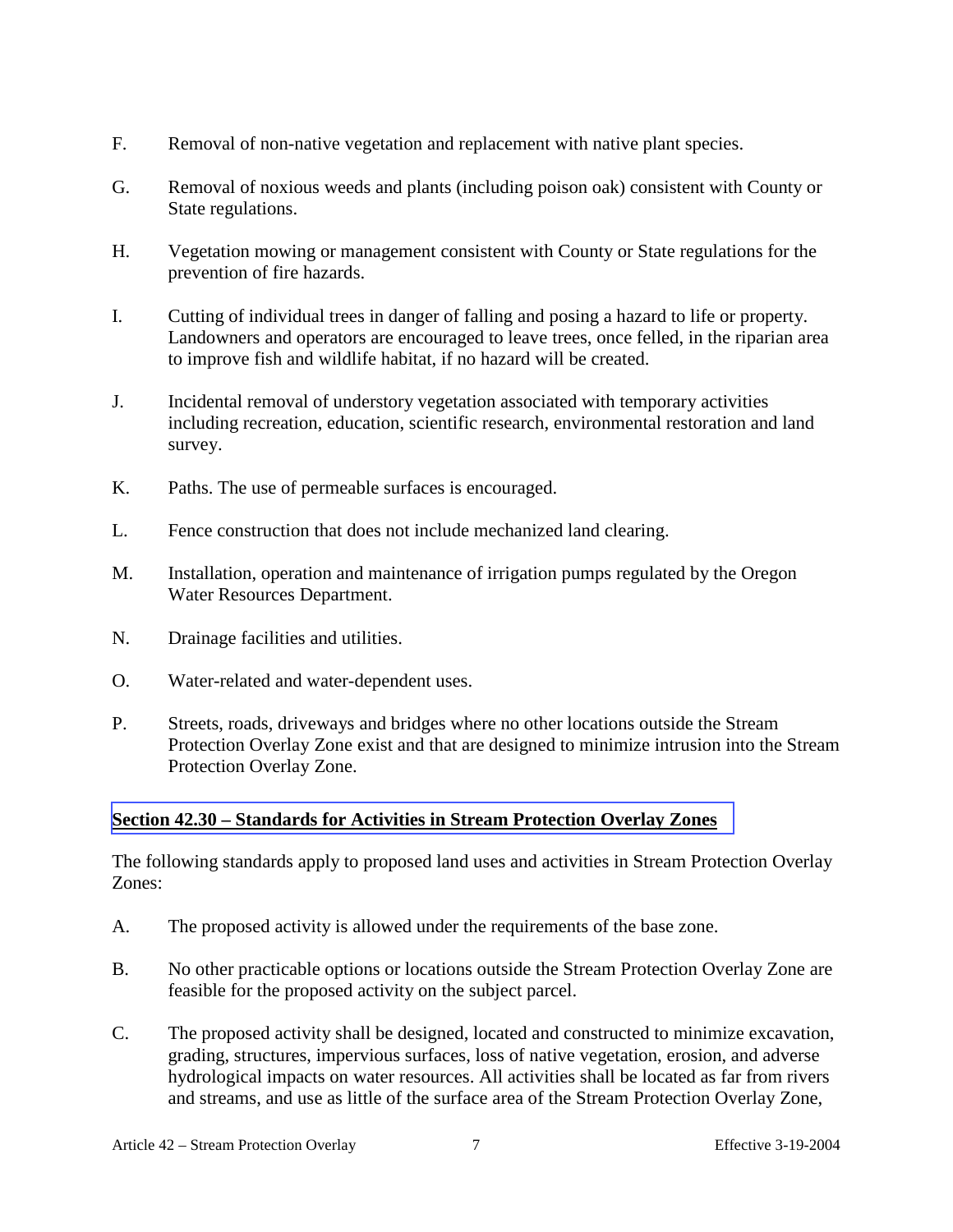as practicable.

- D. Excavation, grading and vegetation removal shall be avoided within the Stream Protection Overlay Zone on stream beds or banks within the bankfull stage, in wetlands, and on slopes of 25 percent or greater, except where no practicable alternative exists, or where necessary to construct public facilities or to ensure slope stability.
- E. The removal of vegetation in the Stream Protection Overlay Zone is limited to the minimum amount necessary to accommodate the activity.
- F. The following standards shall apply when construction activity is proposed in areas where vegetation is to be preserved within the Stream Protection Overlay Zone.
	- 1. Work areas on the immediate site shall be carefully identified and marked to reduce potential damage to trees and vegetation. Temporary construction fencing should be placed at the drip line of trees bordering the work area. No equipment maneuvering, staging or stockpiling shall occur outside of designated work areas.
	- 2. Trees shall not be used as anchors for stabilizing equipment.
	- 3. Stockpiling of soil, or soil mixed with vegetation, shall not be permitted on a permanent basis. Temporary storage shall employ erosion control measures to ensure sediments are not transported to adjacent surface waters (see section X.30.H for guidance).
- G. Water, drainage and sewer systems shall be designed, located and constructed to avoid the infiltration of floodwaters into the system, and to avoid accidental discharges to rivers, streams and wetlands.
- H. Erosion control measures shall be employed to ensure sediments are not transported to adjacent surface waters. Erosion control measures shall be installed prior to site preparation or ground-disturbing activities, where applicable. Access roads, staging areas, storage areas and other areas of temporary disturbance necessary to complete the proposed activity shall be restored as soon as possible. Erosion control measures shall be in place concurrently with construction or establishment of the proposed activity. Temporary measures used for initial erosion control shall not be left in place permanently. Guidance on appropriate erosion control measures is contained in the Department of Environmental Publication Best Management Practices for Storm Water Discharges Associated With Construction Activities (DEQ Northwest Region 2003, or current upgrade). A copy of this document is available for review at the Hood River County Planning Department .
- I. Revegetation activities should follow these guidelines:
	- 1. Revegetation should include ground cover, understory and tree canopy layers unless the site soils or substrate do not typically support the growth of one or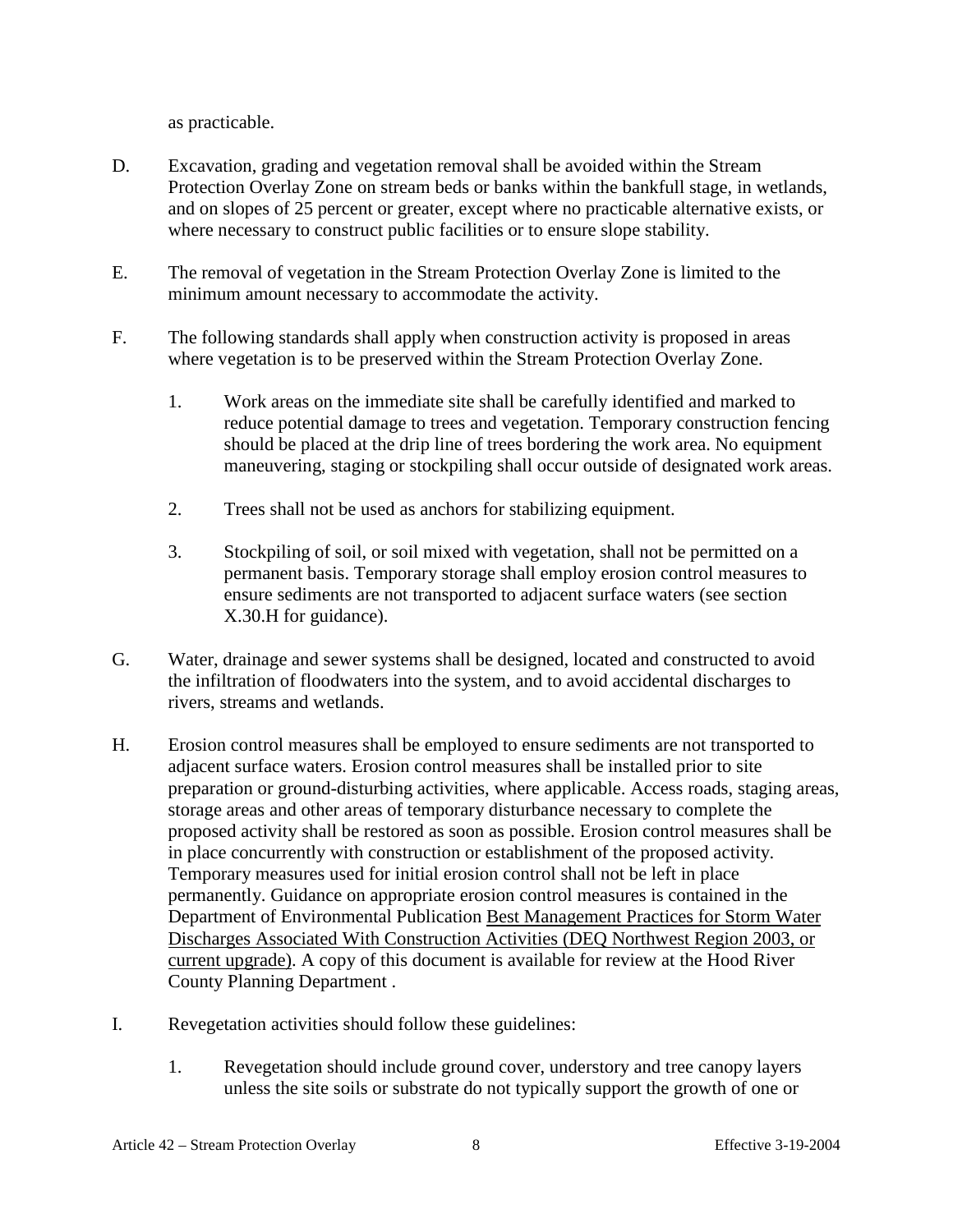more vegetation layers.

- <span id="page-8-0"></span>2. Native plant species indigenous to Hood River County should be used. A list of native plant species and native plant material sources is maintained by Hood River County.
- 3. Planting densities and species composition should be consistent with native riparian area plant communities in the immediate vicinity. Use of a reference site (a nearby site with an intact native riparian plant community) as guidance for developing a revegetation plan is recommended.
- 4. A large revegetation project should include a planting plan map and description of the proposed plant species, size of plant materials, number of plants, spacing and installation methods.
- 5. Native plant species that do not survive the first two years after planting should be replaced.

# **Section 42.40 – Prohibited Activities Within Stream Protection Overlay Zones**

Except for those activities listed in this Article as exempt or allowed, the following activities are prohibited within Stream Protection Overlay Zones:

- A. Cutting, clearing or removal of live native vegetation.
- B. Ground alteration, grading, excavation, or the placement of fill material in riparian areas.
- C. Construction, installation or placement of new structures or impervious surfaces in riparian areas.
- D. Dumping, disposal or storage of materials, including but not limited to, garbage, yard debris, construction debris, vehicles or hazardous materials.
- E. Construction activity or creation of temporary roads in riparian areas.
- F. Creation of a parcel that would be wholly within the Stream Protection Overlay Zone and would result in an unbuildable parcel due to the stream protection overlay zone setback requirements of this Article, unless the parcel is included in a conservation easement that prohibits development on the site.
- G. Creation of a parcel that would be partially within the Stream Protection Overlay Zone and would result in an unbuildable parcel due to the combination of the stream protection overlay zone setback requirements of this Article, other requirements of the Zoning Ordinance and natural constraints of the site, unless the parcel is included in a conservation easement that prohibits development on the site.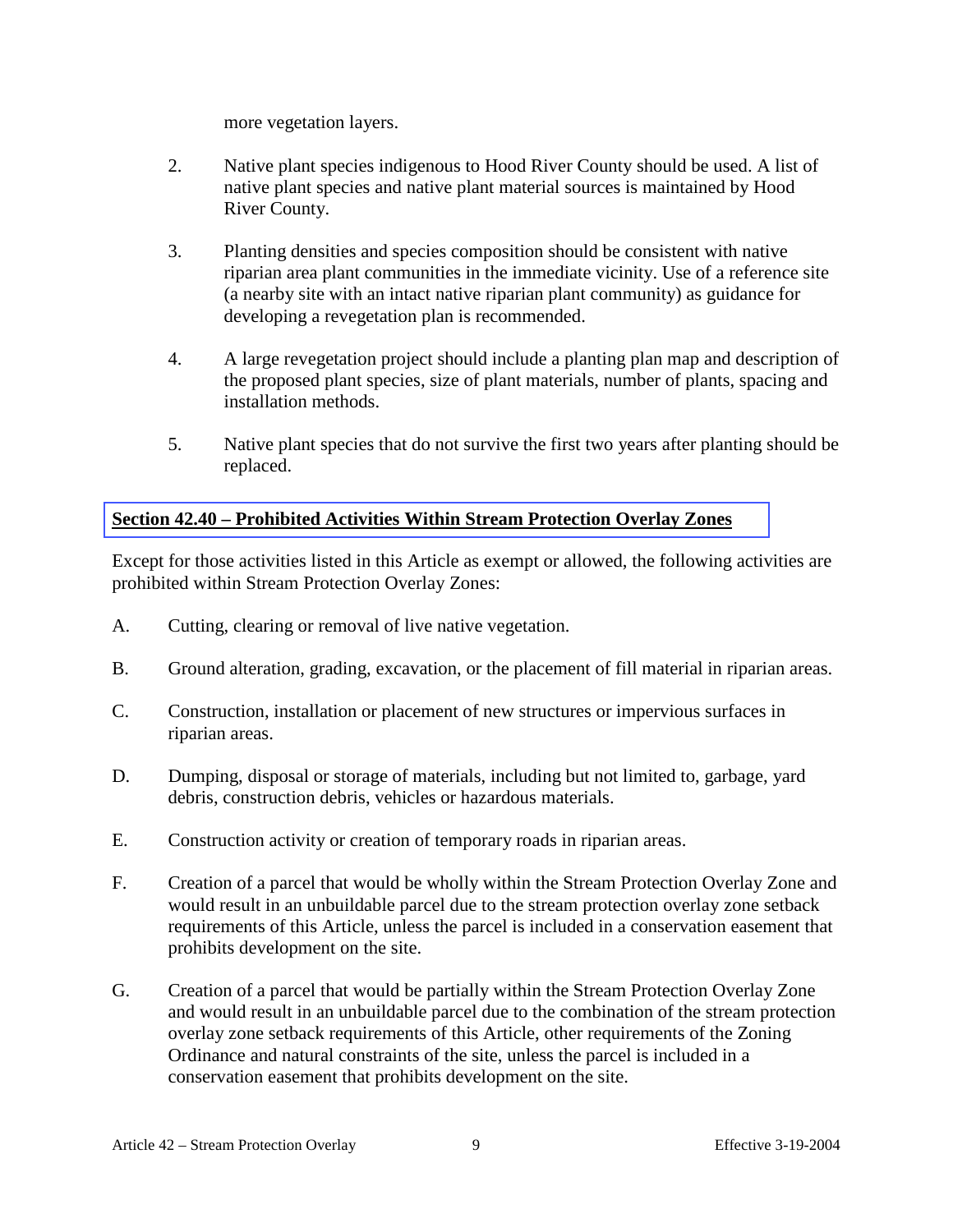# <span id="page-9-0"></span>**Section 42.50 – Exceptions**

In cases where a property owner believes the application of this Article renders an existing lot or parcel unbuildable, a property owner may apply for an Exception. Applications for Exceptions shall be reviewed under the procedures in Article 72 (Planning Director's Review Procedure). Granting of an Exception requires findings that satisfy the following criteria:

- A. The proposed development requires deviation from the Stream Protection Overlay Zone requirements and can not reasonably be located on the property entirely outside the Stream Protection Overlay Zone; and
- B. The application of the requirements of this Article without an Exception, would prevent reasonable economic use of the property consistent with the base zone requirement; and
- C. The Exception shall allow only the minimum deviation from the Stream Protection Overlay Zone requirements necessary to render the existing lot or parcel buildable, as allowed in the base zone; and
- D. The Exception shall be conditioned to meet the standards in Section 42.30 to the extent possible.

### **Section 42.55 - Hardship Variances**

In cases where a property owner believes the application of this Article imposes a hardship by precluding an expansion of a lawfully established building or structure, a property owner may apply for a Hardship Variance. Applications for a Hardship Variance shall be reviewed under the procedures in Article 72 (Planning Director's Review Procedure). Granting of a Hardship Variance requires findings that satisfy the following criteria:

- A. The existing building or structure is located partially or entirely within the Stream Protection Overlay Zone; and
- B. The proposed expansion requires deviation from the Stream Protection Overlay Zone requirements and can not reasonably be located on the property entirely outside the Stream Protection Overlay Zone; and
- C. The expansion may occur only on the side of the structure away from the stream unless impracticable; and
- D. The Hardship Variance shall be conditioned to meet the standards in Section 42.30 to the extent possible.

### **Section 42.60 – Compliance With State and Federal Regulations**

Activities wholly or partially within Stream Protection Overlay Zones are subject to all applicable federal and state regulations, including, but not limited to, Division of State Lands